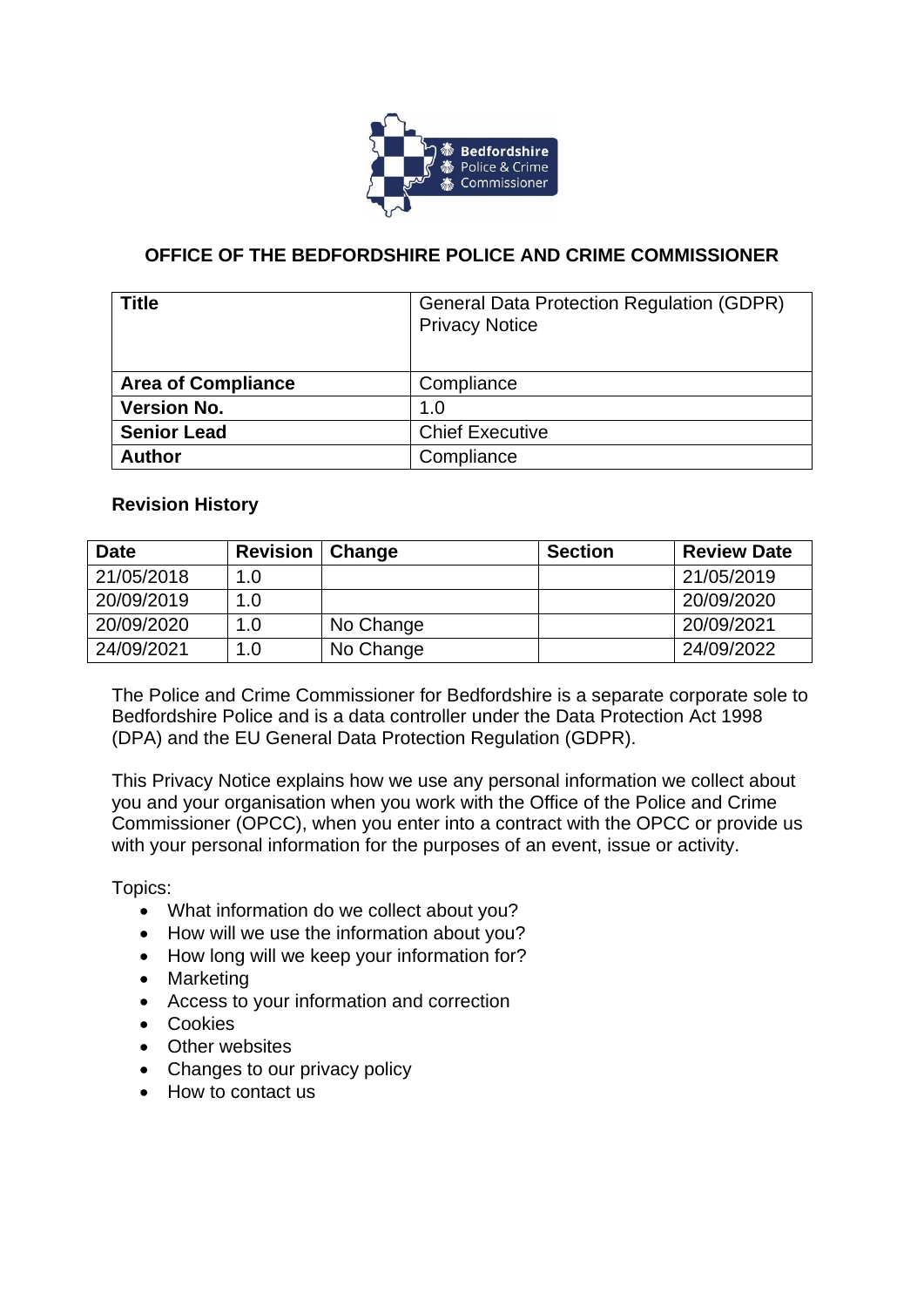### What information do we collect about you?

We collect information about you when you enter into the Commissioners grant bidding process or enter into a contract for the provision of services. We also collect information when you register with us to participate in events and activities, voluntarily complete surveys, provide feedback to consultations, or contact us in relation to a complaint against Bedfordshire Police or the Chief Constable of Bedfordshire Police. Website usage information is collected using cookies.

Where necessary, the OPCC may request and hold sensitive personal data in order to carry out our legal functions 'in the exercise of official authority'. This covers public functions and powers that are set out in law; or to perform a specific task in the public interest that is set out in law.

#### How will we use the information about you?

We may collect information about you to process your enquiry, manage your bid and contract and, if you agree, to email you about other events and activities that we think may be of interest to you.

We use information about you in order to carry out our official functions or public tasks that are set out in law, mainly the [Police Reform and Social Responsibility Act](http://www.legislation.gov.uk/ukpga/2011/13/contents/enacted)  [2011.](http://www.legislation.gov.uk/ukpga/2011/13/contents/enacted) For example, when a complaint is made against the Chief Constable, the Commissioner's Office will retain and process the personal information shared with us in order to carry out the lawful public task of investigating this complaint. The OPCC will also respond quickly to share any personal information with Bedfordshire Police when it relates to a risk to life or the need to protect and safeguard the public.

In order to process any complaint or issue of dissatisfaction raised against Bedfordshire Police, its officers and staff, the Commissioner is required to share relevant personal information with Bedfordshire Police Force to ensure that the complaint is looked into and to meet our public task - *(e) Public task: the processing is necessary for you to perform a task in the public interest or for your official functions, and the task or function has a clear basis in law.*

We may pass on your personal information to Bedfordshire Police Force (including where necessary the parts of Bedfordshire

Police Force that are collaborated with Hertfordshire and Cambridgeshire Constabularies) so that they may offer you a response to any enquiry of an operational nature, or a response to a complaint or issue of dissatisfaction. Information on how Complaints are processed is available on our website here: [Complaints policy](https://www.bedfordshire.pcc.police.uk/complaints-and-comments/)

In processing any bid for a contract to provide services, we may share your details with the Bedfordshire Police Force and send your information to credit reference agencies and fraud prevention agencies.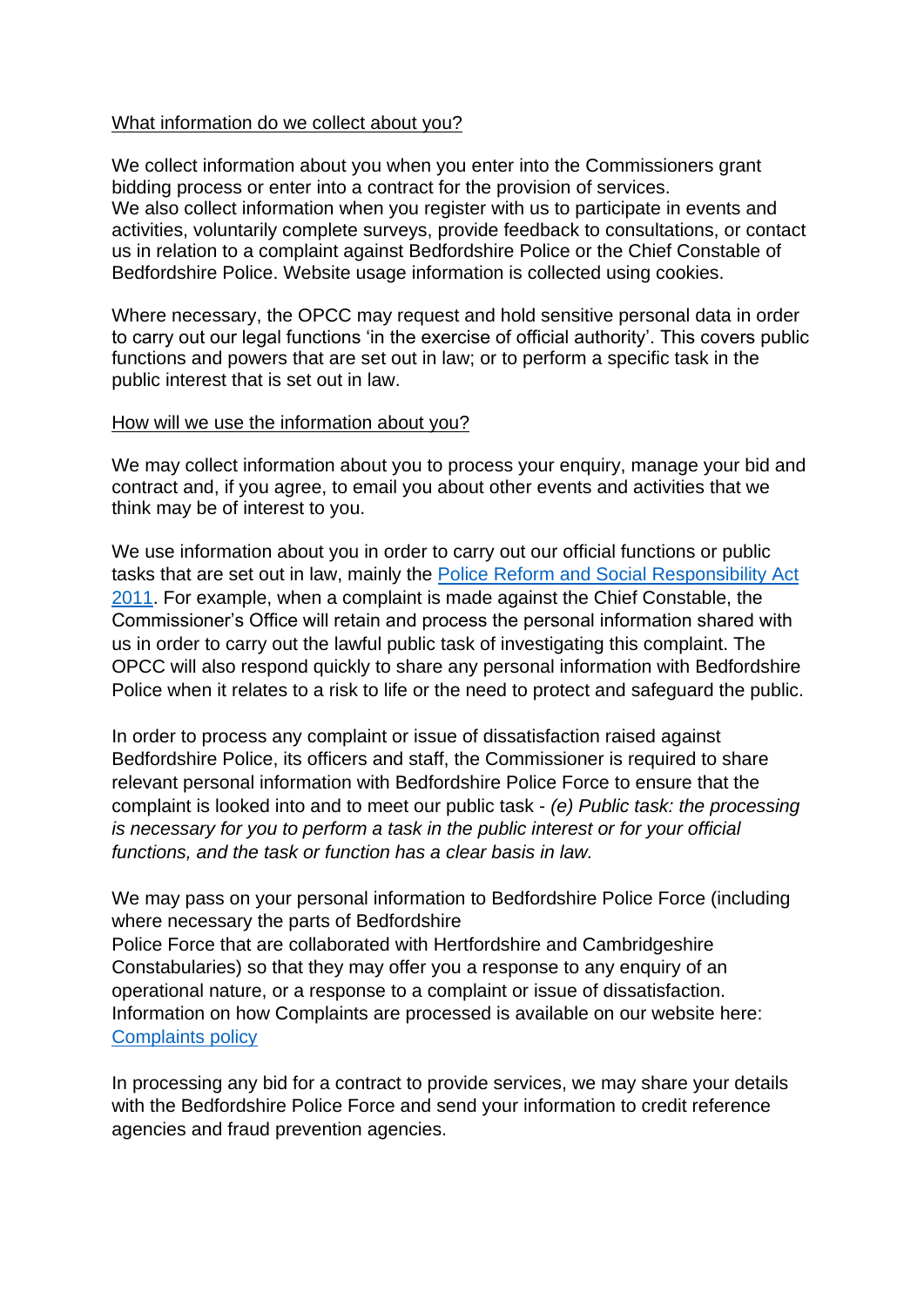## How long will we keep your information for?

In general, we will keep personal information only for as long as we need it. This means that we will delete or destroy it when it is no longer needed. The Commissioner has a legal obligation to retain some data in connection with the statutory obligations of the Police and Crime Commissioner as a public authority. Further information on how and when we will retain or delete data is available via our website here: [Record Management, Retention and Disposal Policy](https://www.bedfordshire.pcc.police.uk/policies-procedures/)

## Marketing

We would like to send you information about events and services of ours and other providers that support the work of the PCC and Police Force which may be of interest to you.

If you have consented to receive marketing, you may opt out at a later date. You have a right at any time to stop us from contacting you for this purpose. If you no longer wish to be contacted for marketing purposes, please email [PCC@bedfordshire.pnn.police.uk.](mailto:PCC@bedfordshire.pnn.police.uk)

## Access to your information and correction

You have the right to request a copy of the information that we hold about you. If you would like a copy of some or all of your personal information, please email or write to us at the following address:

Office of the Police and Crime Commissioner for Bedfordshire, Bedfordshire Police Headquarters, Woburn Road, Kempston, Bedford MK43 9AX

We want to make sure that your personal information is accurate and up to date. You may ask us to correct or remove information you think is inaccurate.

More information about your right to access, update, erase and control the processing of your personal data are available on the ICO website here. If you are unhappy about the way that the OPCC has managed or used your personal data you have the right to lodge a complaint with the Information Commissioner's Office.

You can contact the Information Commissioners Office on: 0303 123 1113 Via email: [Contact us](https://ico.org.uk/)

Or at the following address: Information Commissioner's Office, Wycliffe House, Water Lane, Wilmslow, Cheshire SK9 5AF.